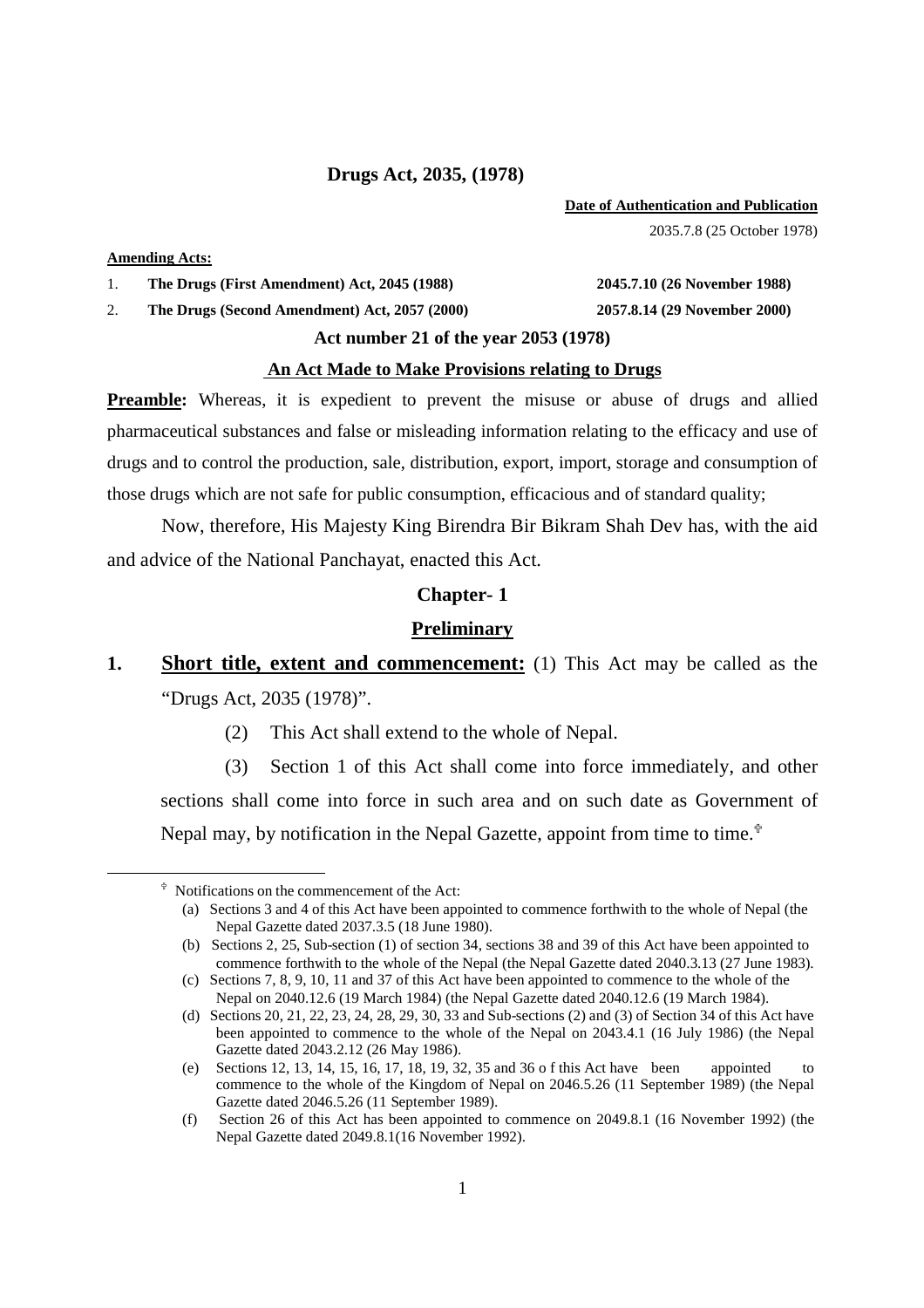- **2. Definitions:** In this Act, Unless the subject or the context otherwise requires,-
	- (a) "Drug" means any substance to be used for the diagnosis, cure, mitigation, treatment or prevention of a disease in a human being, animal or bird or to be used to destruct vermin or insects which cause diseases in the human being, animal or bird or any substance used to affect the structure or any organic function of the body of a human being, animal or bird or allied ingredients or components to be used for the preparation of such substance.
	- (b) "Manufacture" means the process of making, preparing, refining, altering, packing, repacking or labeling a drug or any or all of the processes followed in this respect.

 Provided that, this term does not include the process of dispensing, packing or repacking a drug prior to its consumption or sale.

(c) "Dispensing" means the issuing of a drug in a suitable container, appropriately labeled and compounded for its subsequent consumption by a patient.

**Explanation:** For purposes of this Clause, "compound" means the process of mixing two or more specific ingredients to fabricate them into a single drug.

- (d) "Label" means the name and other related description of a drug written on the container of that drug.
- (e) "Doctor" means a (doctor) registered pursuant to the Nepal Medical Council Act, 2020 (1964).
- (f) "Consumption" means the giving or administering of a drug either by a (doctor) or by a person authorized by the (doctor) to a patient with intention to bring about improvement in his/her physical or mental condition at that time or the taking or administering of such drug by the patient him/herself according to the prescription written by such doctor.
- (g) "Department" means the Department of Drugs Administration constituted pursuant to Section 5.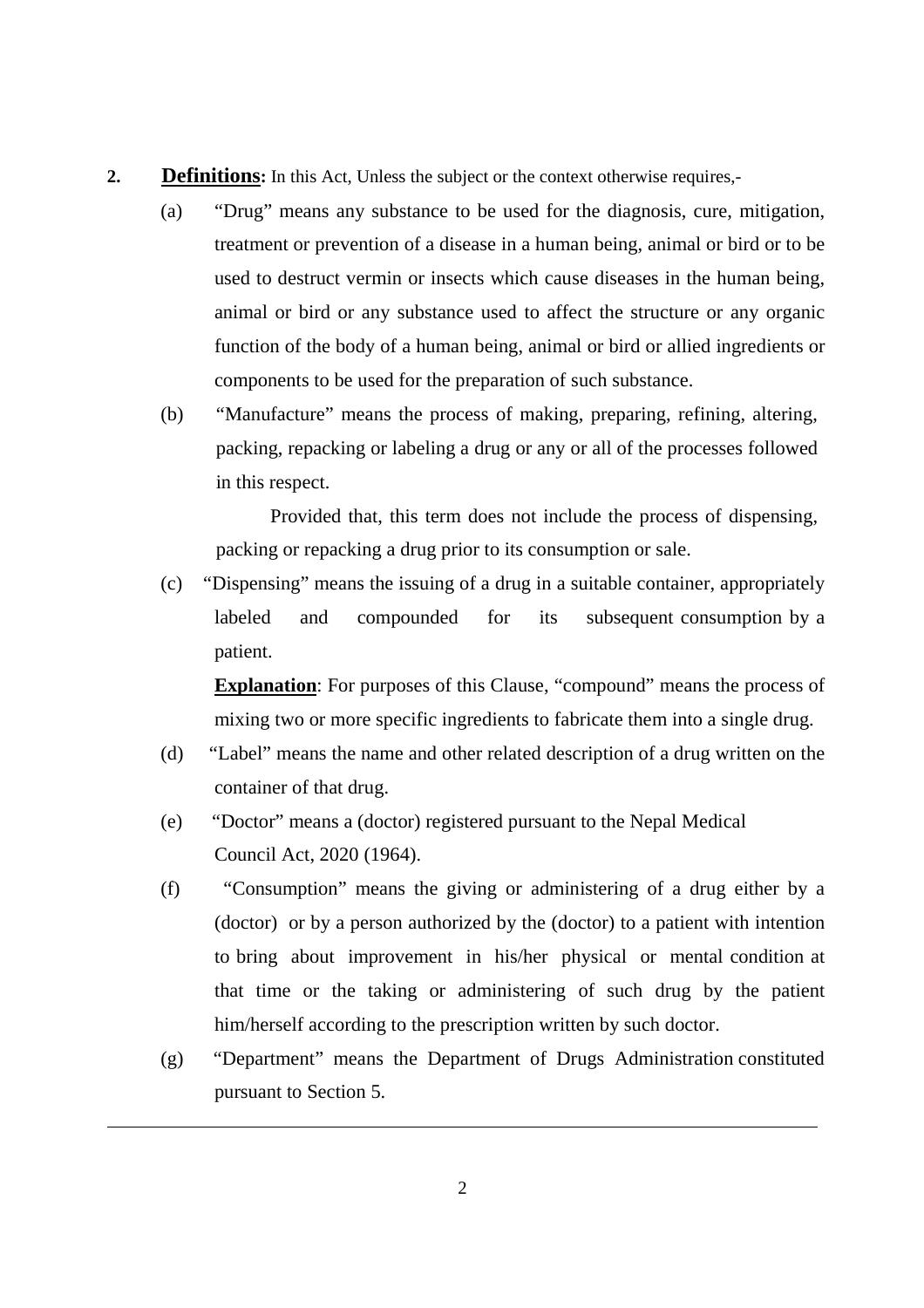- (h) "Administrator" means the Head of Department.
- (i) "Inspector" means a person deputed by the Department for purposes of Chapter-6<sup> $*$ </sup>
- (j) "Prescribed" or "as prescribed" means prescribed or as prescribed in the Rules framed under this Act.

# **Chapter- 2**

# **Drugs Advisory Council and Drugs Advisory Committee**

**3. Drugs Advisory Council:** (1) A Drugs Advisory Council shall be constituted as prescribed to advise Government of Nepal on theoretical and administrative matters relating to drugs.

 (2) The functions, duties and powers of the Drugs Advisory Council shall be as prescribed.

**4. Drugs Advisory Committee:** (1) A Drugs Advisory Committee shall be constituted as prescribed to advise the Department on technical matters related with the research, development and control of drugs.

 (2) The functions, duties and powers of the Drugs Advisory Committee shall be as prescribed.

# **Chapter- 3**

# **Research and Control of Drugs**

**5. Department of Drug Administration:** (1) Government of Nepal shall establish a Department of Drug Administration for the implementation of the objectives of this Act.

 (2) The Department established pursuant to Sub-section (1) shall carry out all the functions related with the control of drugs under this Act and the Rules framed there under.

<sup>♣</sup> Amended by the First Amendment.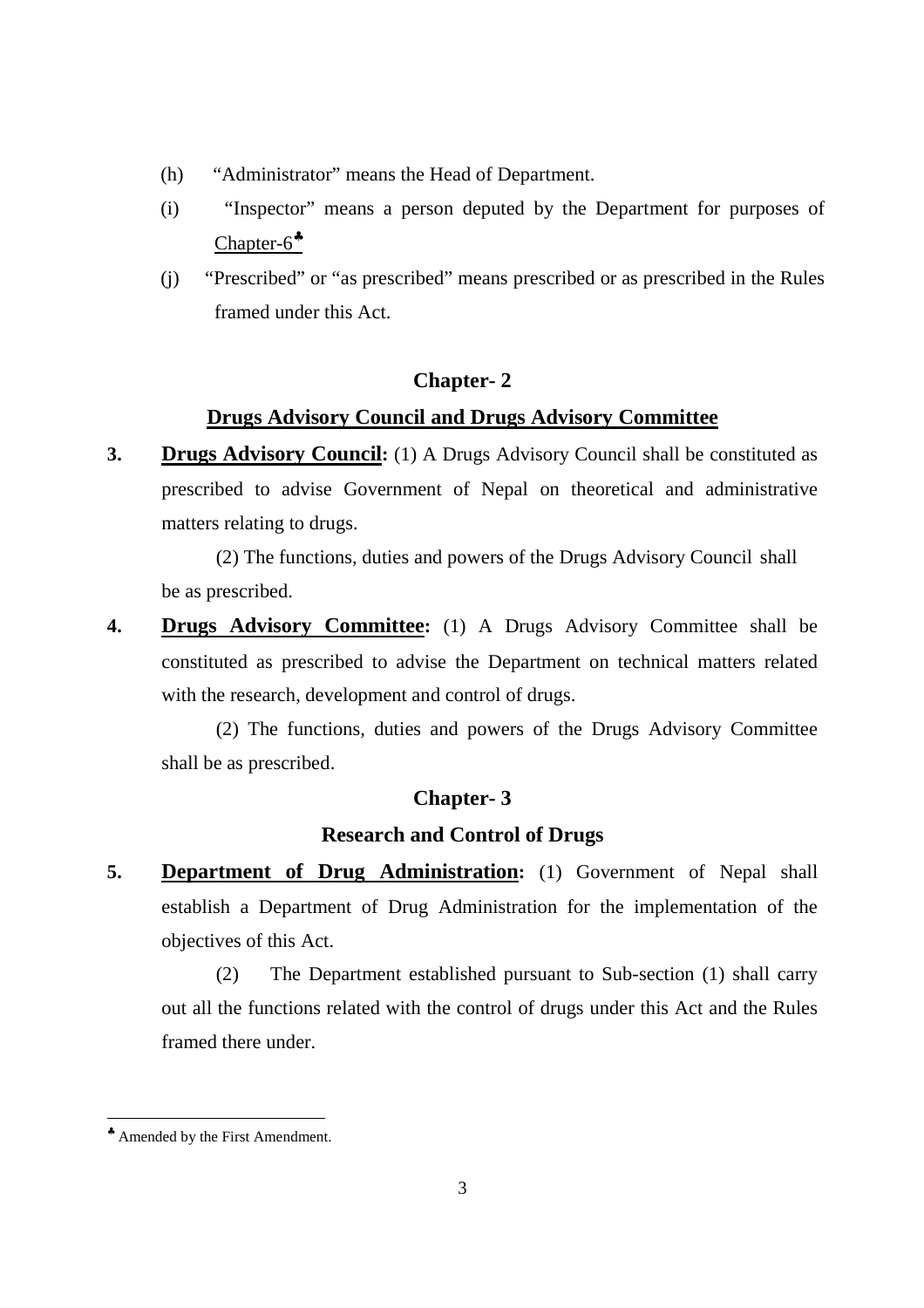**6. Drug Research Laboratory and Other Laboratories:** (1) The Drug Research Laboratory established by Government of Nepal shall be the principal body of Government of Nepal to perform scientific research, testing and analysis of drugs.

♦ (1a)The procedures to be followed by the Royal Drug Research Laboratory established pursuant to Sub-section (1) in performing scientific research, testing and analysis of drugs shall be as prescribed.

 (2) Any native or foreign person or institution may, with the approval of Government of Nepal , establish any other research centre or laboratory for the scientific research and development of any drugs.

# **Chapter- 4**

# **Manufacture, Sale, Distribution, Export and Import of Drugs**

- **7. Recommendation letter to be obtained to establish drug industry:** Any person who intends to establish an industry to manufacture any drugs shall obtain a recommendation letter from the Department as prescribed, prior to the obtaining of approval of the Government of Nepal pursuant to the prevailing law.
- **8. Product license to be obtained:** (1) After the establishment of a drug industry by obtaining recommendation of the Department pursuant to section 7 and before the manufacturing of that drug, the drug manufacturer shall obtain the product license from the Department <u>as prescribed<sup> $#$ </sup></u>, by paying the prescribed fees.

(2) Any drug industry which has already been established prior to the commencement of this Act shall also obtain the product license pursuant to Subsection (1), -------- $\ast$  by paying the prescribed fees.

**\*8A.** Registration of drug: (1) Any drug manufacturing industry shall, prior to the

<sup>♦</sup> Inserted by the Second Amendment.

<sup>&</sup>lt;sup>\*</sup> Amended by the Second Amendment.

Deleted by the Second Amendment.

<sup>♦</sup> Inserted by the Second Amendment.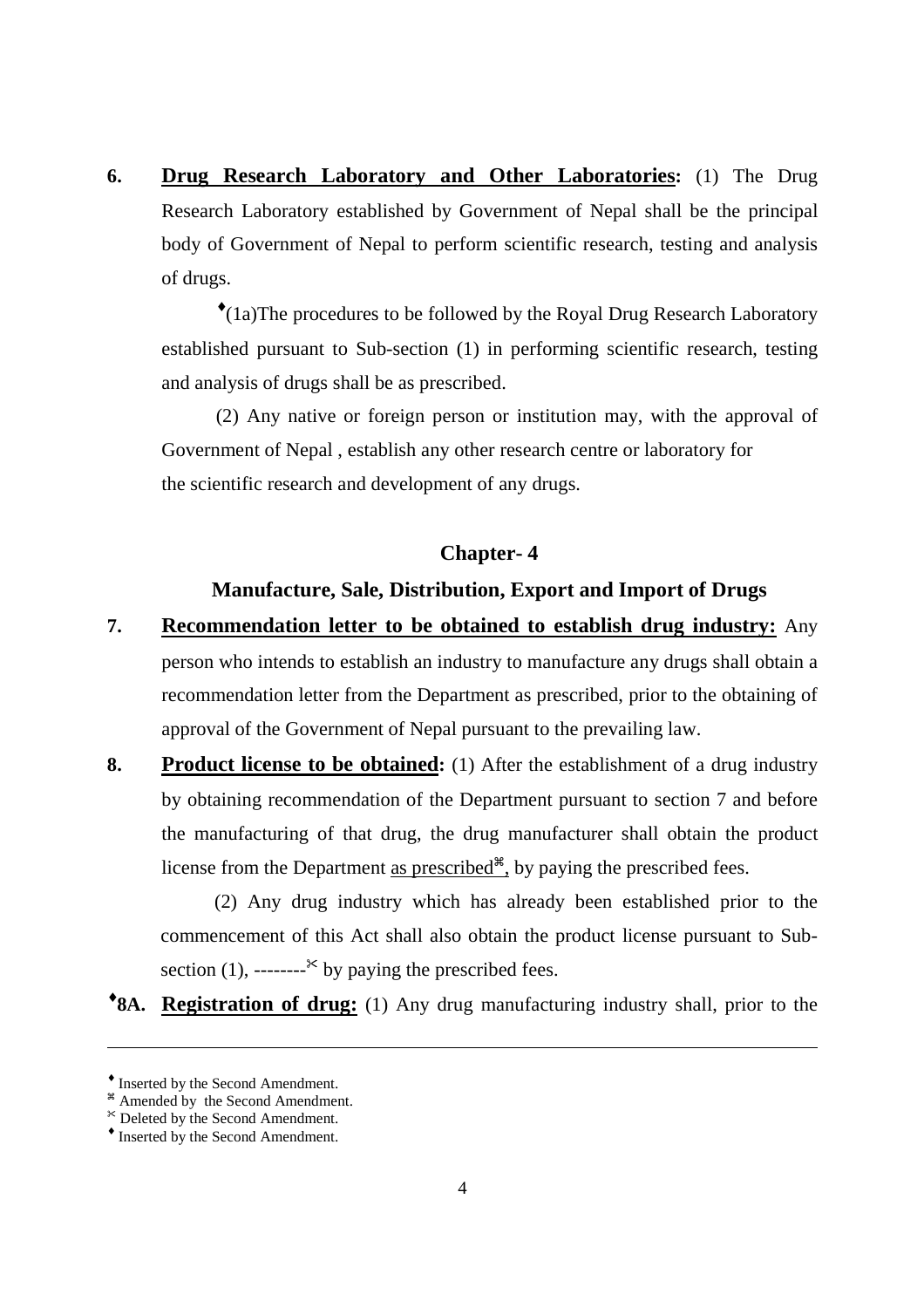sale and distribution of each drug manufactured by it, register the drug with the Department, as prescribed, and obtain the drug registration certificate, by paying the prescribed fees.

 (2) Any person who intends to import a drug shall, prior to its importation, get each drug of a licensed company which it intends to import registered with the Department, as prescribed, and obtain the registration license, by paying the prescribed fees $\leq$ .

- **9. Recommendation letter to be obtained for exportation or importation of drug:** Any person who intends to export or import a drug shall, prior to obtaining the export or import license pursuant to the prevailing law, obtain a recommendation letter from the Department, as prescribed, on payment of the prescribed fees.
- **10. Registration of name for sale and distribution of drug:** Any person who sells and distributes a drug shall get his/her name and shop or firm registered with the Department, as prescribed, and obtain a certificate, on payment of the prescribed fees $\leq$ .
- ♦ **10A. Sale and distribution of registered drugs only:** Any person who has obtained the certificate pursuant to Section 10 shall sell and distribute only the drugs registered pursuant to Section 8A.
- ♣ **11. Validity period and renewal of product license, recommendation letter and certificate:** (1) The license as referred to in Section 8, the certificate as referred to in section  $8A^*$ , the recommendation letter as referred to in Section 9 and the certificate as referred to in section 10 shall remain valid for two years from the date of its issue.
	- (2) Each license, recommendation letter and certificate shall be got

<sup>&</sup>lt;sup>®</sup> Inserted by the First Amendmend.

<sup>&</sup>lt;sup>®</sup> Inserted by the First Amendmend .

<sup>♦</sup> Inserted by the Second Amendment.

<sup>♣</sup> Amended by the First Amendment.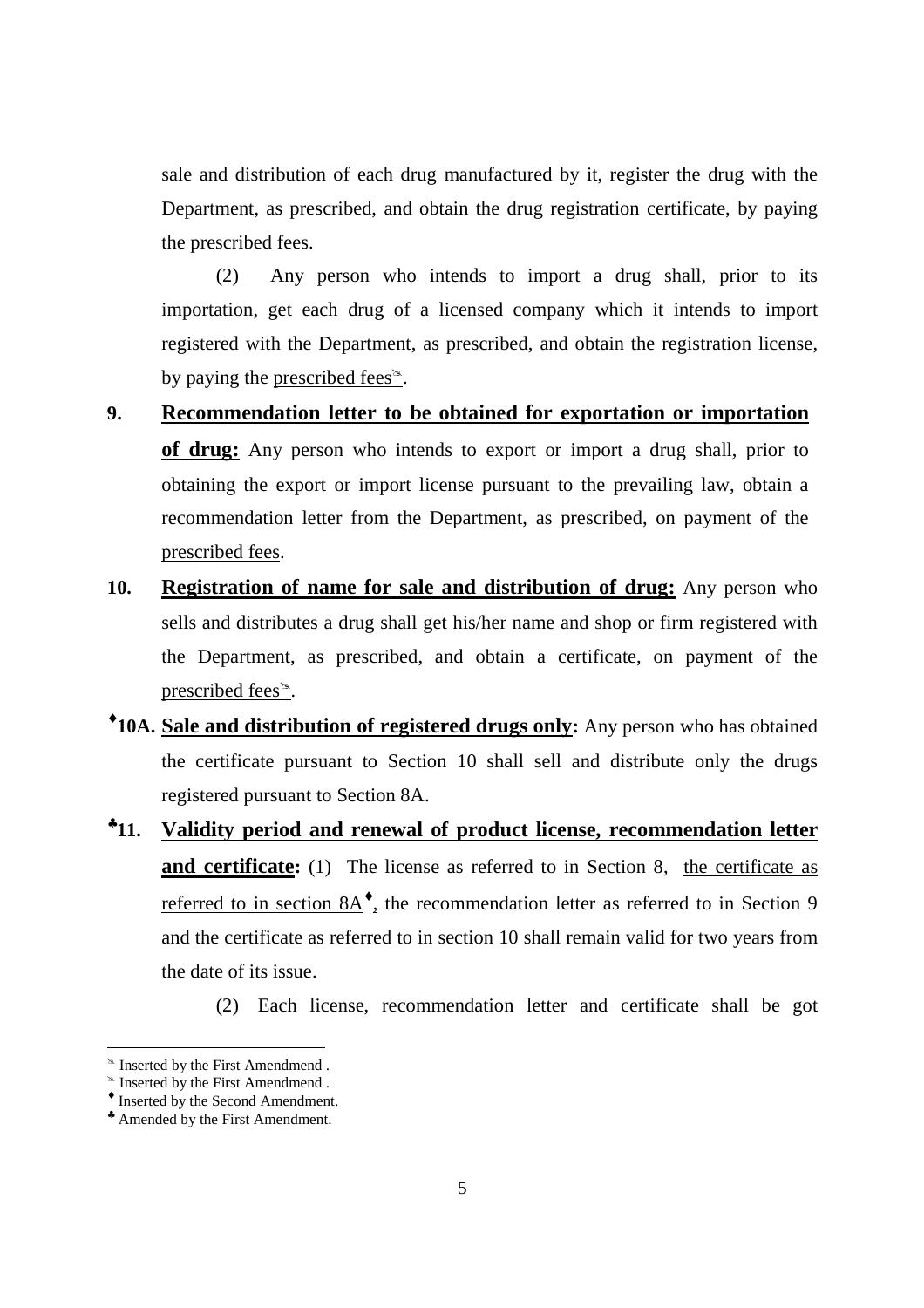renewed for each year within thirty five days of the expiry of its validity period<sup>\*\*</sup>.

♦ (3) If the renewal is not made within the specified time limit pursuant to Sub-section (1), and an application is made, setting out the reasons for the failure to have renewal, within thee months after the date of expiry of the time limit, the Department shall make renewal by charging an additional fee of twenty five percent of the renewal fee. The license, recommendation letter or certificate not renewed even within that time limit shall ipso facto be invalid.

## **Chapter- 5**

# **Quality Standard of Drugs**

- **12. Drugs to be safe for public consumption, efficacious and of quality standard:** Each drug shall be safe for public consumption, efficacious and of quality standard in such a manner as to keep on maintaining its prescribed quality standard.
- 13. **Prohibition on manufacture, sale, distribution, export, import, storage or consumption of drug not conforming to prescribed standard**: No person shall manufacture, sell, distribute, export, import, store, or cause to do same or cause the consumption of, a drug which is not safe for public consumption, efficacious and of quality standard.
- **14. Return of drug which is not safe for public consumption, efficacious and of quality standard:** (1) If a drug which has already been marketed for sale and distribution is not safe for public consumption, efficacious and of quality standard pursuant to Section 12, the manufacturer or his/her agent shall get back such drug from the seller or distributor.

 (2) If it comes to the knowledge of the Administrator in any manner that a drug which is not safe for public consumption, efficacious and of quality standard has been marketed for sale and distribution, he/she may cause the seller or distributor of the drug to return the drug to its manufacturer.

<sup>♦</sup> Inserted by the Second Amendment.

<sup>&</sup>lt;sup>#</sup> Amended by the Second Amendment.

<sup>♦</sup> Inserted by the Second Amendment.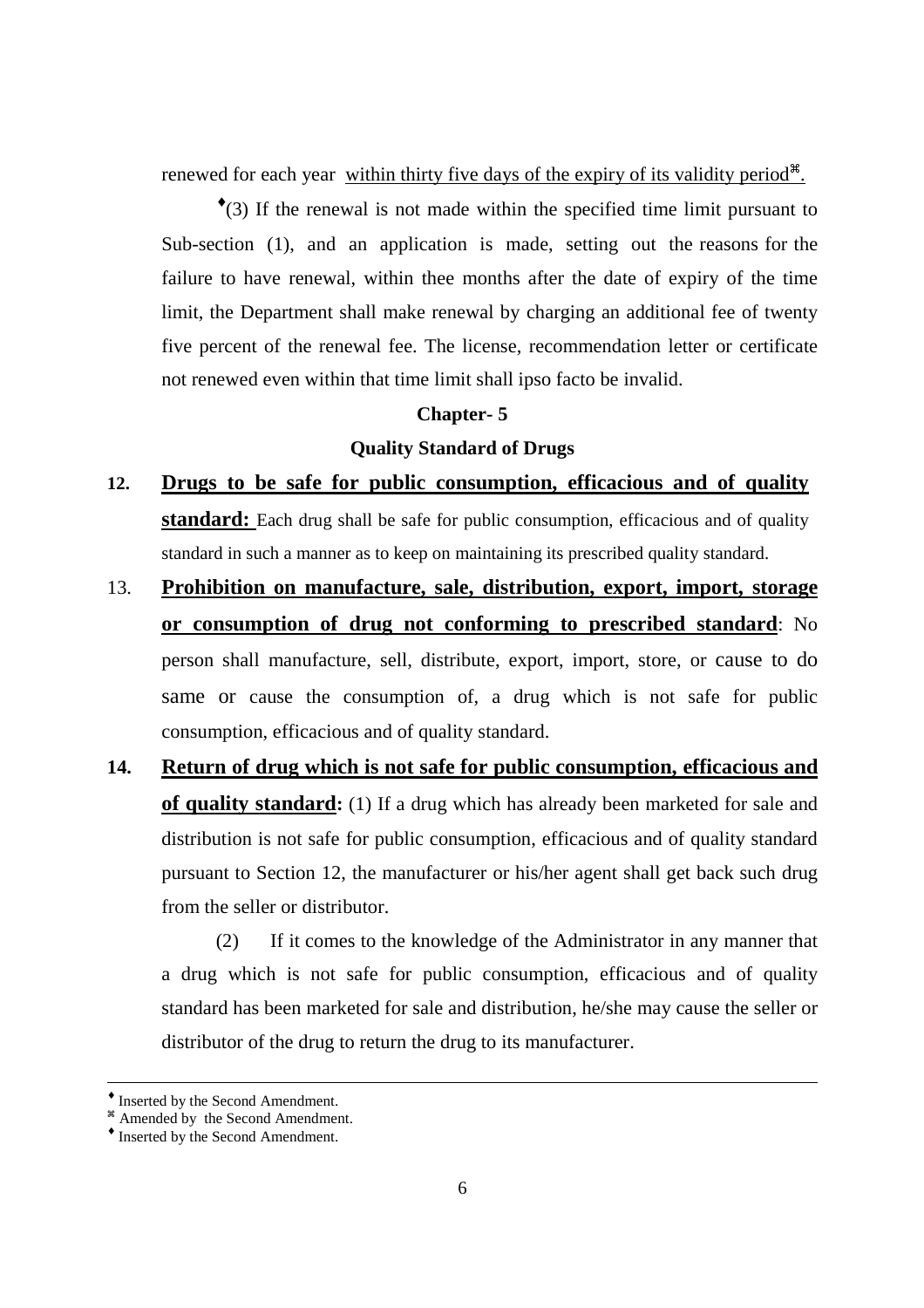- **15. Provision of compensation:** If a drug manufactured in such a manner that it is not safe for public consumption, efficacious and of quality standard results in the death of, or causes injury to the health of any person, the drug manufacturer shall be responsible for it and provide compensation, as prescribed, to the successor to the deceased for such death and to that person in the event of such injury.
- $*16.$ **16. Submission of letter of guarantee to Department:** A drug manufacturer him/herself or his/her authorized agent or exporter or importer shall submit to the Department a certified copy of the document issued by the manufacturer guaranteeing that the drug registered pursuant to Section 8A is safe for public consumption, efficacious and of quality standard.
- 17. **Categorization of drugs:** (1) The drugs may be classified into categories or subcategories, as prescribed.

 (2) No person shall sell or distribute such drugs without prescription of a doctor as categorized not to be sold or distributed without such prescription pursuant to Sub-section (1). The pharmacist or pharmacy assistant<sup>•</sup> or professional person himself shall sell or distribute such drugs on prescription of a doctor; and the presence of a pharmacist or pharmacy assistant<sup>\*</sup> or professional person shall be compulsory where a person other than the doctor, pharmacy assistant<sup>\*</sup> or professional person sells or distributes such drugs.

 (3) The drugs categorized as to be sold or distributed only in presence of a pharmacist or pharmacy assistant<sup>\*</sup> or professional person or any of them while making categorization pursuant to Sub-section (2) may be sold or distributed only by them or in their presence.

(4) Any seller may, based on the experience, sell in a reasonable quantity

<sup>&</sup>lt;sup>38</sup> Amended by the Second Amendment.

<sup>♦</sup> Inserted by the Second Amendment.

<sup>♦</sup> Inserted by the Second Amendment.

<sup>♦</sup> Inserted by the Second Amendment.

<sup>♦</sup> Inserted by the Second Amendment.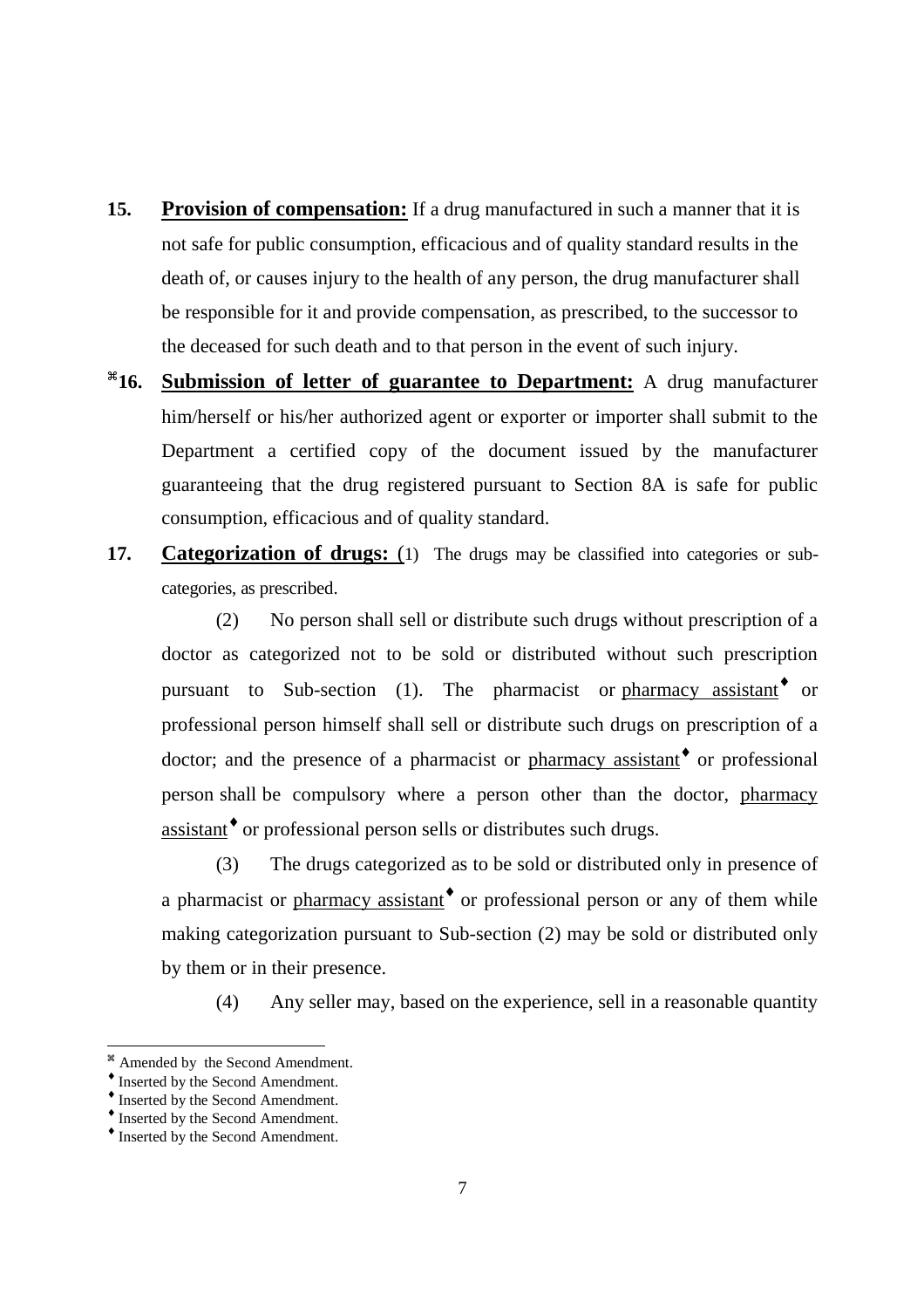the drugs other than those categorized pursuant to subsections (2) and (3). **Explanation:** "Pharmacist" means a person who has done graduation in pharmacy<sup>\*</sup> or graduation in pharmaceutics or and been recognized by the Drugs Advisory Committee, "pharmacy assistant" means a person who has passed certificate level or equivalent in pharmacy<sup>+</sup> and "professional person" means a person who has possessed the prescribed qualifications and been recognized by the Drugs Advisory Committee.

**18. Prohibition on misuse or abuse of drugs:** (1) No person shall misuse or abuse drugs.

 (2) Sale and distribution of any drug in contravention of the provisions contained in Sub-sections (2) and (3) of Section 17 shall be deemed to have misused or abused such drug.

**19. Prohibition on false or misleading advertisement of drugs:** (1) No person shall make a false or misleading publicity or advertisement about the use, utility or efficacy of any drug.

(2) Any person who intends to make publicity or advertisement of any drug shall obtain the license, as prescribed, from the Department, by paying the fees prescribed for the same.

# **Chapter- 6**

# **Inquiry and Inspection**

**20. Powers of Inspector to make inquiry and inspection:** (1) The Inspector may inspect, enquire and search any place where a drug is being manufactured, stored<sup>\*</sup> sold, distributed or transported.

 (2) If, in making inspection, inquiry or search pursuant to Sub-section (1), the Inspector suspects that any drug is not safe for public consumption, efficacious or of quality standard or has a reasonable ground to believe that any

<sup>&</sup>lt;sup>36</sup> Amended by the Second Amendment.

<sup>♦</sup> Inserted by the Second Amendment.

<sup>♦</sup> Inserted by the Second Amendment.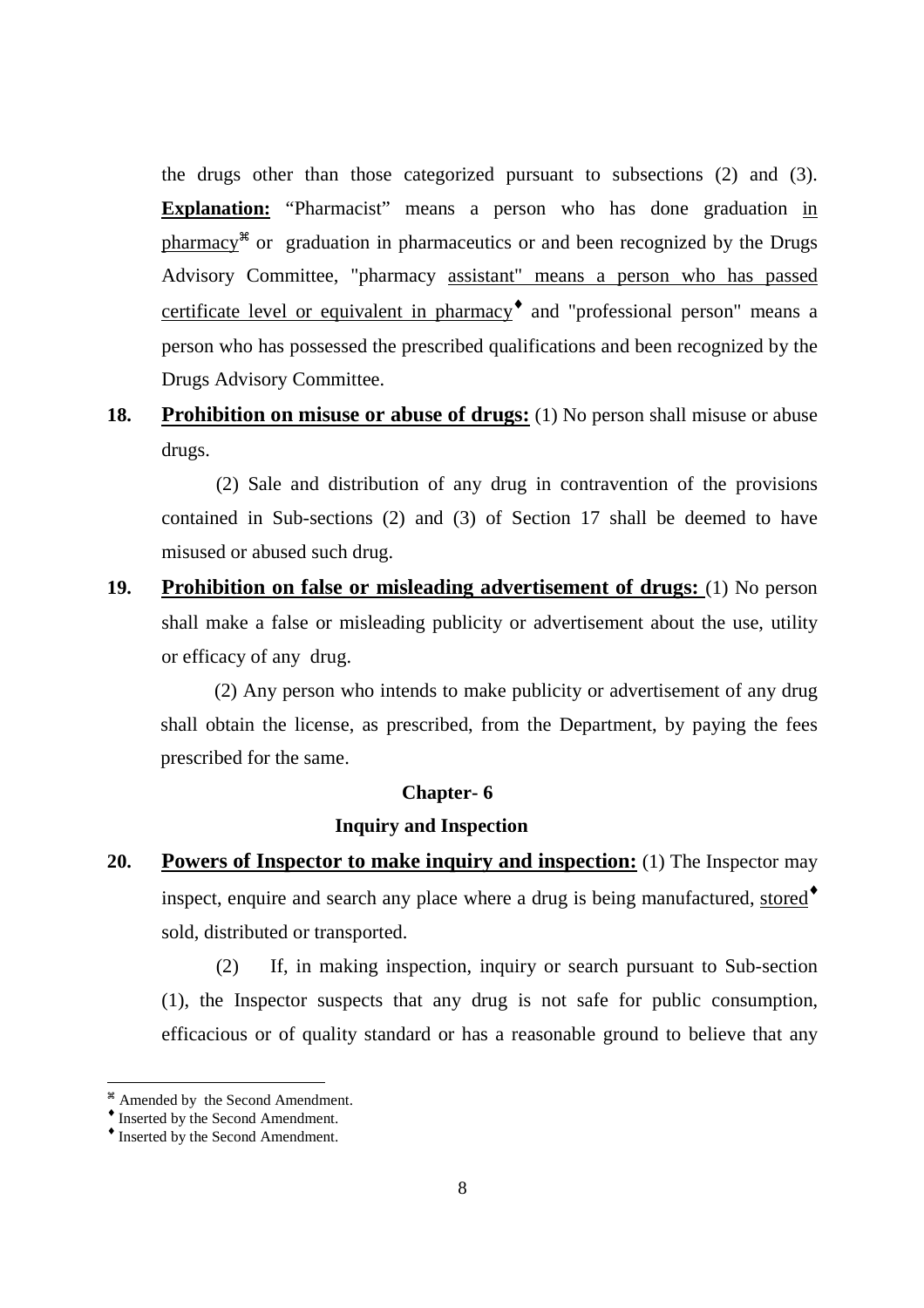activity is being carried out in contravention of this Act or the Rules framed under this Act, the Inspector may seal the drug which he/she has found, hand over its custody to its owner, receive a receipt from that owner, withhold such drug and give order to immediately stop such activity<sup>38</sup>.

 (3) If the Inspector makes inspection, inquiry or search pursuant to this Section or stops a drug or sends sample of that drug for testing, he/she shall submit a report thereon to the Administrator within three days.

 (4) If the drug, which has been withhold by the Inspector pursuant to Subsection (2), is proved, from the analysis or test by a research center, laboratory, hospital, pharmacy or clinic, that it is not safe for public consumption, efficacious or of quality standard, such drug may be seized or destroyed by order of the Administrator; and the Administrator may, while issuing such order, order to cancel the recommendation letter, product license, certificate or license issued under this Act.

♦ (4a) If, in carrying out analysis or test pursuant to Sub-section (4), any drug is found to be safe for public consumption, efficacious and of quality standard but the person manufacturing, selling, distributing, storing, transporting, exporting or importing such drug is held to have committed any activity in violation of this Act or the Rules framed under this Act, the Administrator may seize such drug and control the manufacturing, sale, distribution, storage, transportation, export or import of such drug or suspend the license or certificate or recommendation letter of such person for a period not exceeding six months.

(5) The manufacturer shall bear the expenditures incurred in destroying the drug pursuant to Sub-section (4) If the drug seized from the seller and stopped is to be destroyed, the value of such drug received by the manufacture from the seller shall also be got reimbursed by the manufacturer to the seller.

♦ (6) The Department may, as per necessity, depute any expert in the concerned subject to assist in the inquiry and inspection as referred to in this section.

<sup>&</sup>lt;sup>36</sup> Amended by the Second Amendment.

<sup>♦</sup> Inserted by the Second Amendment.

<sup>♦</sup> Inserted by the Second Amendment.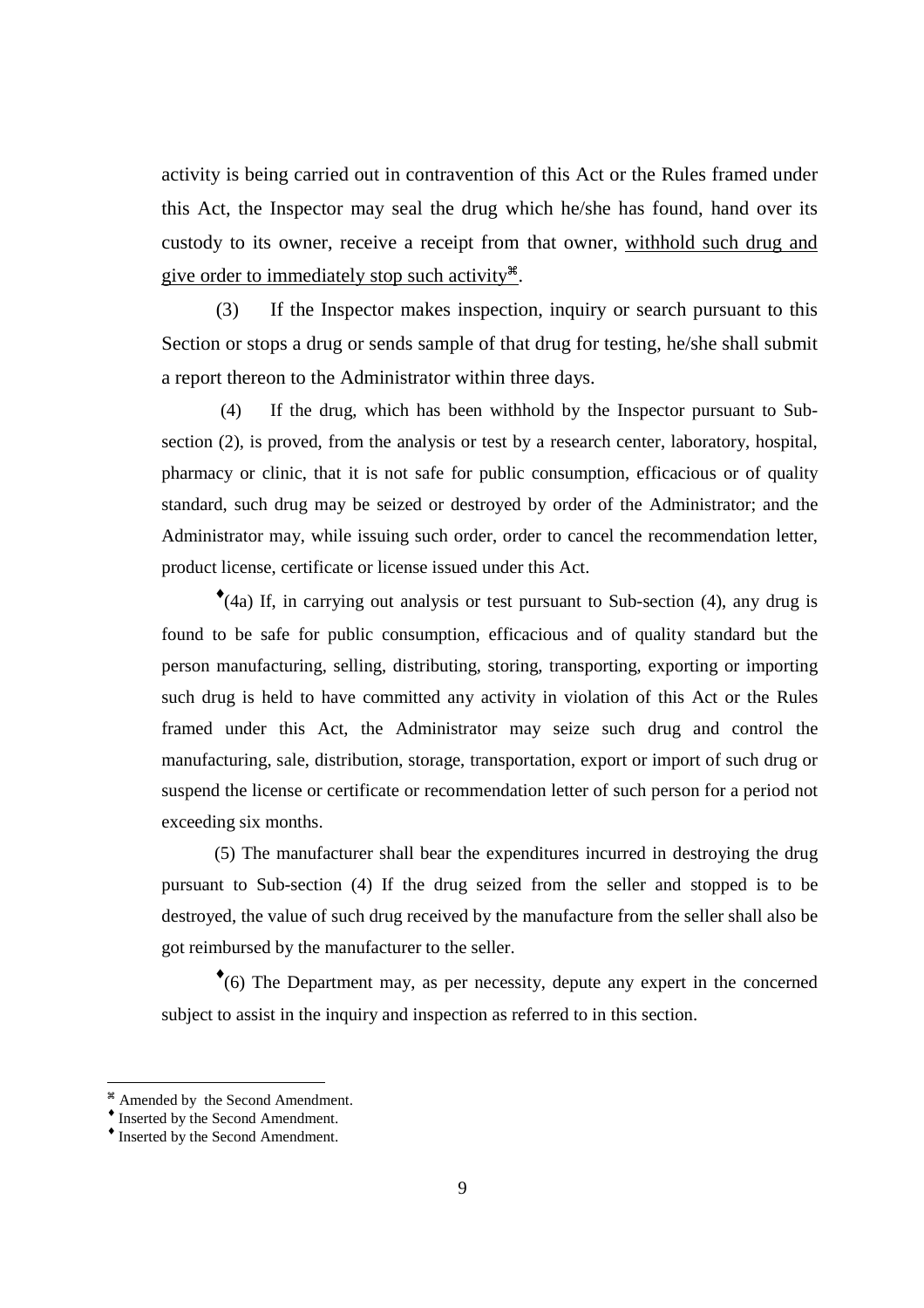$*_{21.}$ **21. Filing complaint against order of Administrator:** (1) A person who is not satisfied with an order issued by the Administrator to cancel or suspend the product license, recommendation letter, certificate or license pursuant to Sub-section (4) and (4a) of section 20 may file a complaint before the Secretary at the Ministry of Health within thirty five days after the date of receipt of such order.

 (2) The complaint filed pursuant to Sub-section (1) shall be decided within three months.

- **22. Procedures to be followed while making inspection or inquiry:** The methods and procedures, as prescribed, shall be followed while making inspection, inquiry and search under this Act.
- $*_{23}$ **23. Qualifications of Inspector and Analyst:** (1) The Inspector shall possess the following qualifications:
	- (a) Graduation in pharmacy<sup>36</sup>, or
	- (b)  $---^*$
	- $(c)$  ----- $^{k}$
	- <sup>36</sup> (d) Having passed certificate level or equivalent in pharmacy and gained at least five years of experience in pharmacy related works.
	- (2) The Analyst shall possess the following qualifications:
		- (a) Graduation in pharmacy, or<sup> $*$ </sup>
		- ♦ (a1) Master's degree in chemistry, or
		- (b) Graduation in chemistry and gained at least three years of experiences in drug analysis<sup>\*</sup>.

<sup>&</sup>lt;sup>#</sup> Amended by the Second Amendment.

<sup>♣</sup> Amended by the First Amendment.

<sup>&</sup>lt;sup>#</sup> Amended by the Second Amendment.

Deleted by the Second Amendment.

Deleted by the Second Amendment.

<sup>&</sup>lt;sup>36</sup> Amended by the Second Amendment.

<sup>&</sup>lt;sup>\*</sup> Amended by the Second Amendment.

<sup>♦</sup> Inserted by the Second Amendment.

<sup>&</sup>lt;sup>#</sup> Amended by the Second Amendment.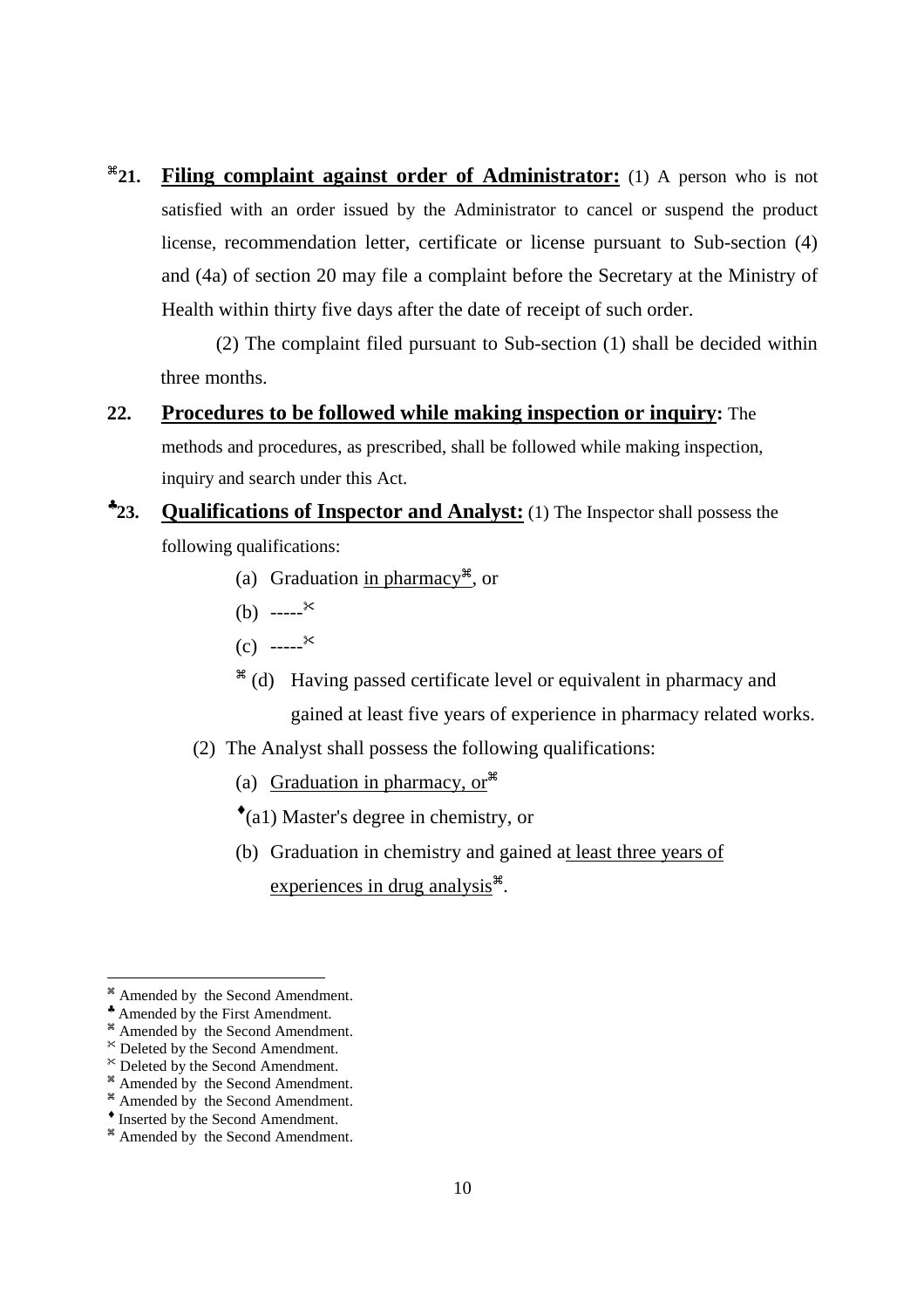**24. Sending sample of drug for test:** The Inspector shall send the sample of a drug, which has been withheld or seized in the course of inspection or inquiry, to the research center, laboratory, hospital, dispensary or clinic, as prescribed, for test or analysis; and the Analyst shall also carry out necessary test or analysis and send a report thereof to the Administrator, as prescribed.

#### **Chapter- 7**

#### **Miscellaneous**

- -**25. Powers of Government of Nepal to prohibit manufacture, sale, distribution, storage, transportation, export, import or consumption of drugs:** If Government of Nepal thinks it necessary to prohibit the manufacture, sale, distribution, storage, transportation, export, import or consumption of any drug, it may, by a notification in the Nepal Gazette, issue order to prohibit the manufacture, sale, distribution, storage, transportation, export, import or consumption of such drugs.
- **26. Powers to fix price of drug:** The Department may, if it deems necessary, fix the price of any drug, by obtaining approval of the Government of Nepal. If the Department so <u>fixes the price of any drug, a notice thereof shall be published in the Nepal Gazette</u><sup>•</sup>.
- <sup>\*</sup> 27. Provisions relating to prescription: The provisions relating to the issuance of prescription by the prescribed doctor or recognized (integrated) doctor or health worker about the drugs categorized pursuant to Section 17 shall be as prescribed.
- 28. **Prohibition on manufacture, sale, distribution, dispensing or storage without making arrangement of required human resource**♦ **or resources:** No person shall manufacture, sell, distribute, dispensing, store, export or import $\approx$  any drug without adequately arranging such human resource and

<sup>&</sup>lt;sup>#</sup> Amended by the Second Amendment.

<sup>♦</sup> Inserted by the Second Amendment.

<sup>&</sup>lt;sup>\*</sup> Amended by the Second Amendment.

<sup>♦</sup> Inserted by the Second Amendment.

 $\approx$  Inserted by the First Amendmend.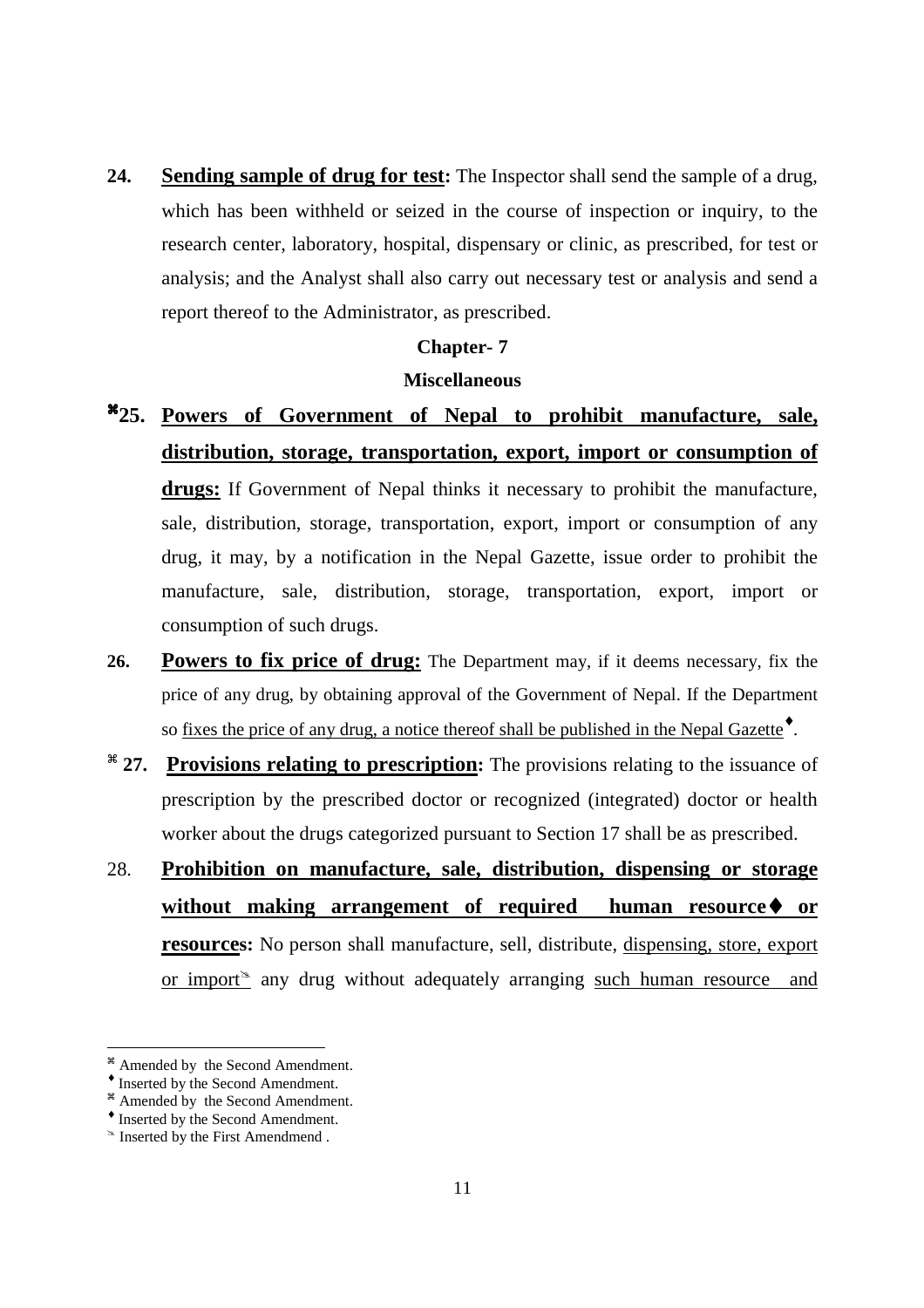other<sup>+</sup> necessary materials related with such activity as prescribed for the manufacture, sale, distribution, dispensing, storage, export or import $\alpha$  of such drug.

- **29. Prohibition on adulteration in drugs and sale of adulterated drugs:** (1) No person shall adulterate any drug so as to root out or lessen or change its effect or be injurious or sell or offer to sell such drug or dispense it to any one for treatment with knowledge of such adulteration.
	- (2) No person shall sell any other substance representing it to be a drug.
- **30. Prohibition on sale or distribution of date expired drugs:** No person shall sell or distribute any drug which is date expired.
- **31. License to be obtained from Department for clinical trial of new drug:**  Any person who intends to carry out a clinical trial of any new drug shall obtain license from the Department, as prescribed, for such trial.

**Explanation:** For purposes of this section "clinical trial" means the testing of a new drug by administering it to any patient or other person with his/her consent in a hospital or similar other clinic as prescribed in the license in order to ascertain whether it is appropriate to bring that drug into use.

# **32. Disclosure of system of drug and other particulars while manufacturing**  drug: (1) While manufacturing any drug, its label shall set out the matter which of the Allopathic, *Ayurvedic*, Homeopathic or *Unani* systems that drug belongs to.

 (2) While manufacturing any drug, the possible side effects from the consumption of that drug shall be mentioned as prescribed.

**33. Narcotic and poisonous drug to be kept safely:** (1) A clear label shall be put on the prescribed narcotic and poisonous drug, and such drug shall be kept safely.

 (2) Any person who sells and distributes the narcotic and poisonous drugs as referred to in Sub-section (1) shall maintain records of the narcotic and

<sup>♦</sup> Inserted by the Second Amendment.

 $\triangle$  Inserted by the First Amendment.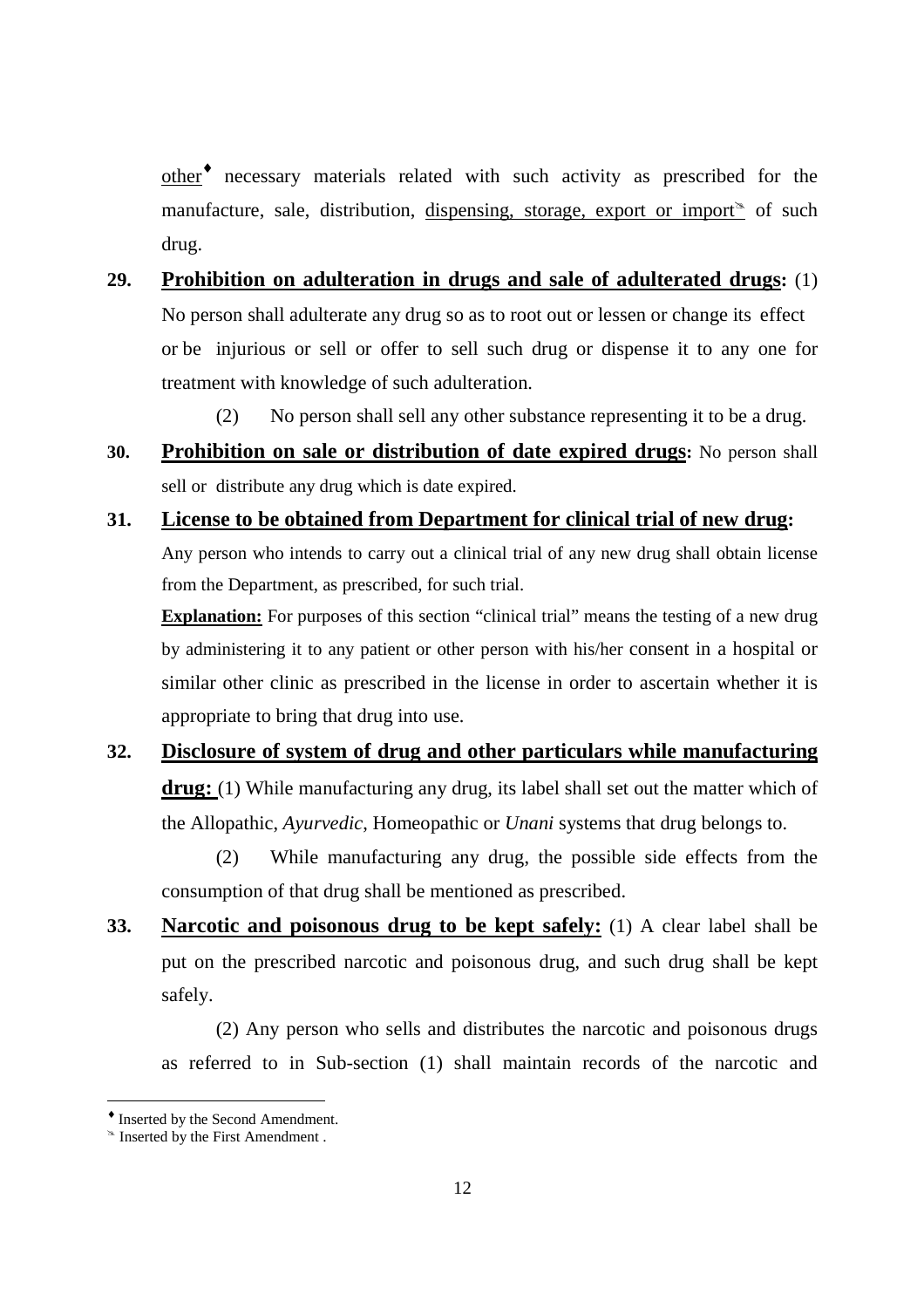poisonous drug sold or distributed by him/her in the prescribed format; and a prescription relating to such narcotic and poisonous drug written by a doctor shall be attached with such records.

**34. Penalties:** (1) Any person who violates Chapter 4 or an order as referred to in section 25 shall be punished with imprisonment for a term not exceeding three years or a fine not exceeding Twenty Five Thousand Rupees<sup>\*</sup> or with both.

 (2) Any person who makes an improper use of or misuses a drug contrary to Section  $18<sup>*</sup>$  or adulterates a drug or sells an adulterated drug or sells any other substance representing it to be a drug contrary to section 29 or sells or distributes a date-expired drug contrary to section 30 or does any act contrary to section  $33^*$  shall be punished as follows:

- (a) in the event of the possibilit y of a risk of claiming life, life imprisonment or imprisonment for a term not exceeding ten years and a fine;
- (b) in the event of the possibility of disempowerment or deprival of capacity of any organ of the body, imprisonment for a term not exceeding ten years and a fine; and
- (c) in other conditions, imprisonment for a term not exceeding five years or a fine or both.

 (3) Except as mentioned in Sub-sections (1) and (2), a person who commits any act contrary to this Act or the Rules framed under this Act shall be punished with imprisonment for a term not exceeding one year or a fine not exceeding Five Thousand Rupees<sup>\*</sup> or both.

**35. Ceiling of fine and imprisonment in lieu of fine:** (1) For the purpose of imposing a fine pursuant to Sub-section (2) of Section 34, such fine shall not exceed the

<sup>&</sup>lt;sup>36</sup> Amended by the Second Amendment.

<sup>♦</sup> Inserted by the Second Amendment.

<sup>&</sup>lt;sup>\*</sup> Amended by the Second Amendment.

<sup>&</sup>lt;sup>#</sup> Amended by the Second Amendment.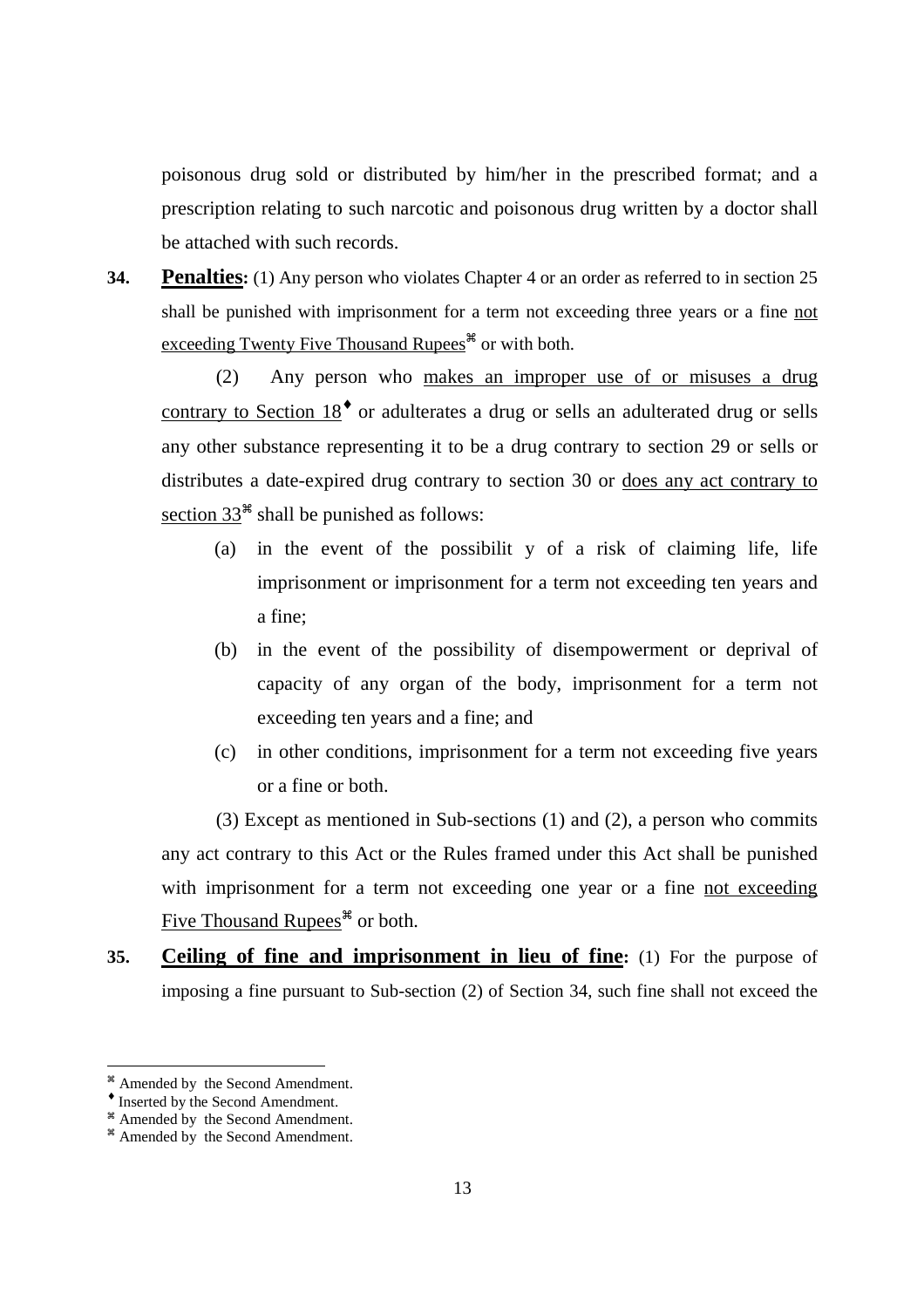amount in controversy ( $Bigo$ ) or <u>One Hundred Thousand Rupees</u><sup> $#$ </sup> whichever is higher.

 Provided, however, that such excessive fine shall not be set as is not suitable to the condition of an offender or the circumstance of the offence.

 (2) While setting the punishment of fine pursuant to Sub-section (1), the judicial authority shall also specify in his/her decision the term of imprisonment, in lieu of the fine, which the offender has to serve for his/her failure to pay that fine.

 (3) Where the punishment of fine is imposed for an offence and there is also a provision of punishment of imprisonment for such offense, punishment of imprisonment shall not be set for a term exceeding five years for the failure to pay the fine under Sub-section (2). If punishment of life imprisonment is imposed, no additional imprisonment shall be imposed.

- **36. Right to register patent of drug:** The right related with the registration of patent of a drug shall be as per the prevailing law.
- **37. Delegation of authority:** Government of Nepal may delegate to any official all or any of the powers conferred to the Administrator pursuant to this Act.
- **38. Government to be the plaintiff :** Government of Nepal shall be plaintiff in the cases of under this Act.
- **39. Investigation and filing of case:** (1) The Inspector shall investigate any case related with an offense punishable under this Act and file the case with the Judicial Authority after completion of such investigation.

♦ (1a) In investigating a case pursuant to Sub-section (1), the Inspector shall have the powers to arrest a person involved in the offense, search any place whatever related with the offense, take custody of a document or other goods related with the offense and execute a deed of public inquiry (*sarjamin*).

♦ (1b) In making investigation pursuant to Sub-sections (1a) and (1b), the Inspector may get the accused to make deposition and, on reasonable grounds,

<sup>&</sup>lt;sup>36</sup> Amended by the Second Amendment.

<sup>♦</sup> Inserted by the Second Amendment.

<sup>♦</sup> Inserted by the Second Amendment.